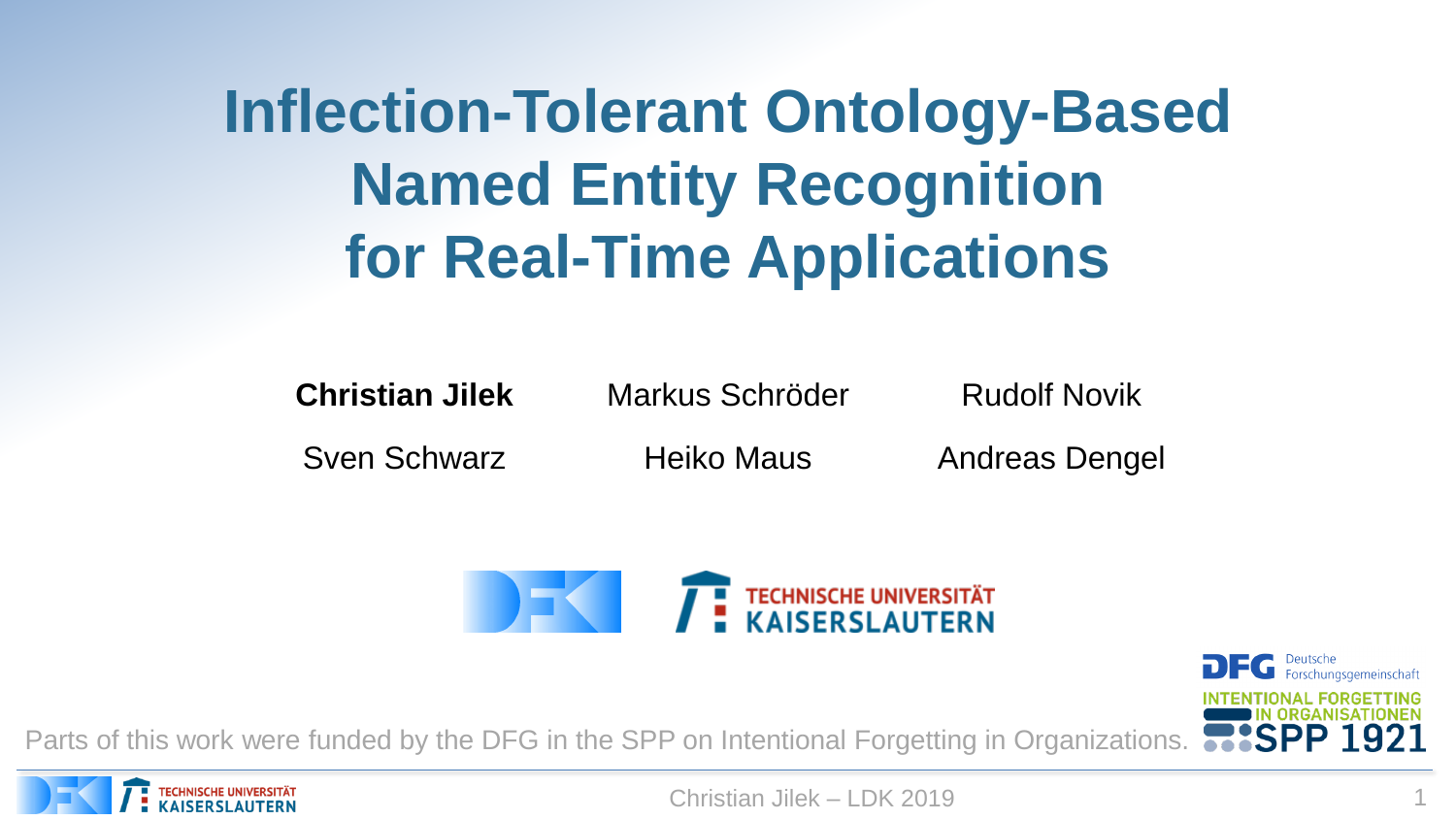



2013 – 2016 (EU project) 2016 – 2019 (DFG project)

### **Forgetful & Self-Organizing Information Systems** (to support information management & knowledge work) ↓ continuous **information value assessment** ↓ continous **user activity tracking** and **evidence processing** ↓ **information extraction in (near) real-time**

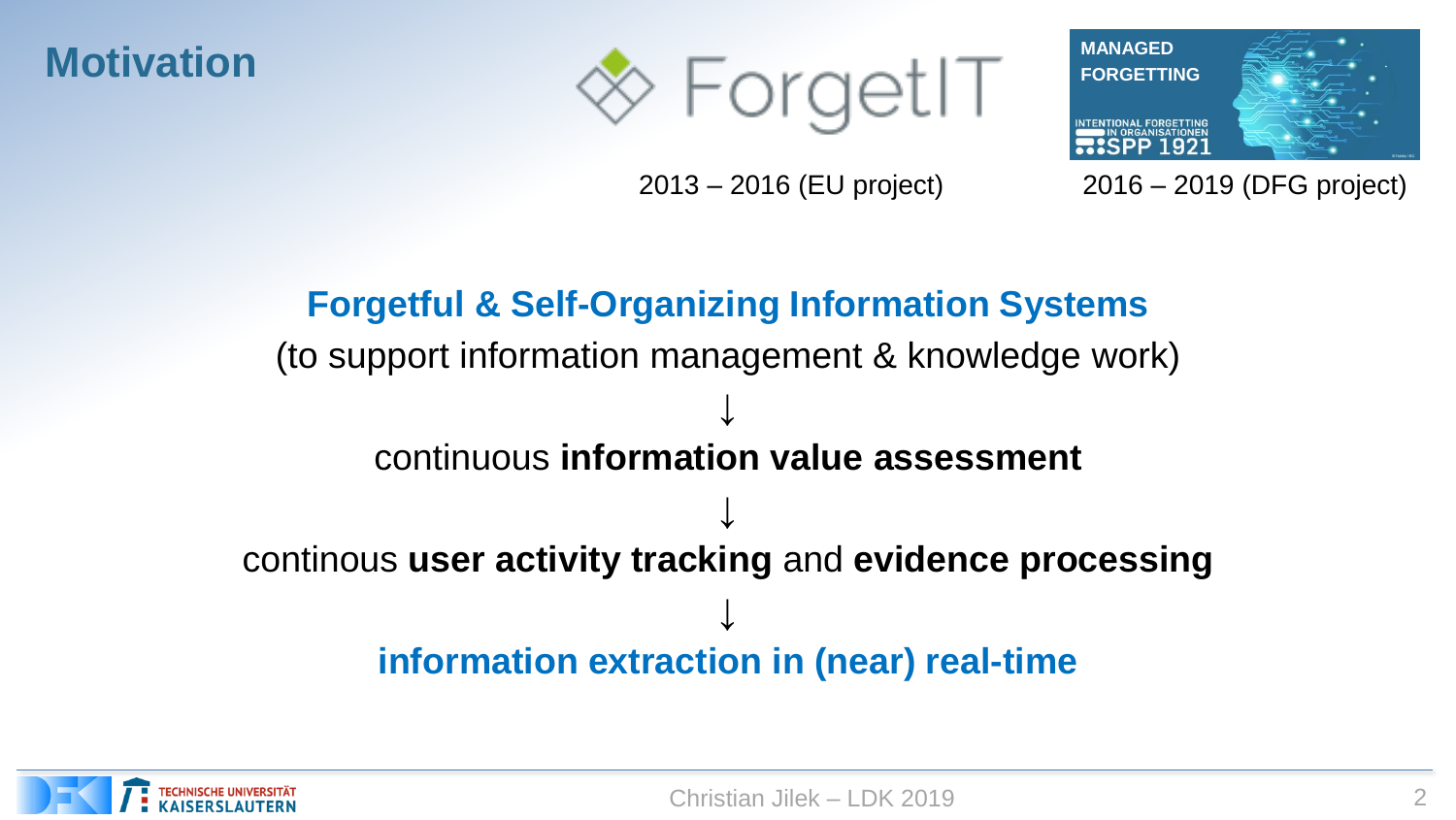### **Very Low System Response Time Needed**

Miller (1968) and Card et al. (1991) as cited by Nielsen (1993):

100 ms , limit for having the user feel that the system is reacting instantaneously "

1000 ms \_\_\_, limit for the user's flow of thought to stay uninterrupted "



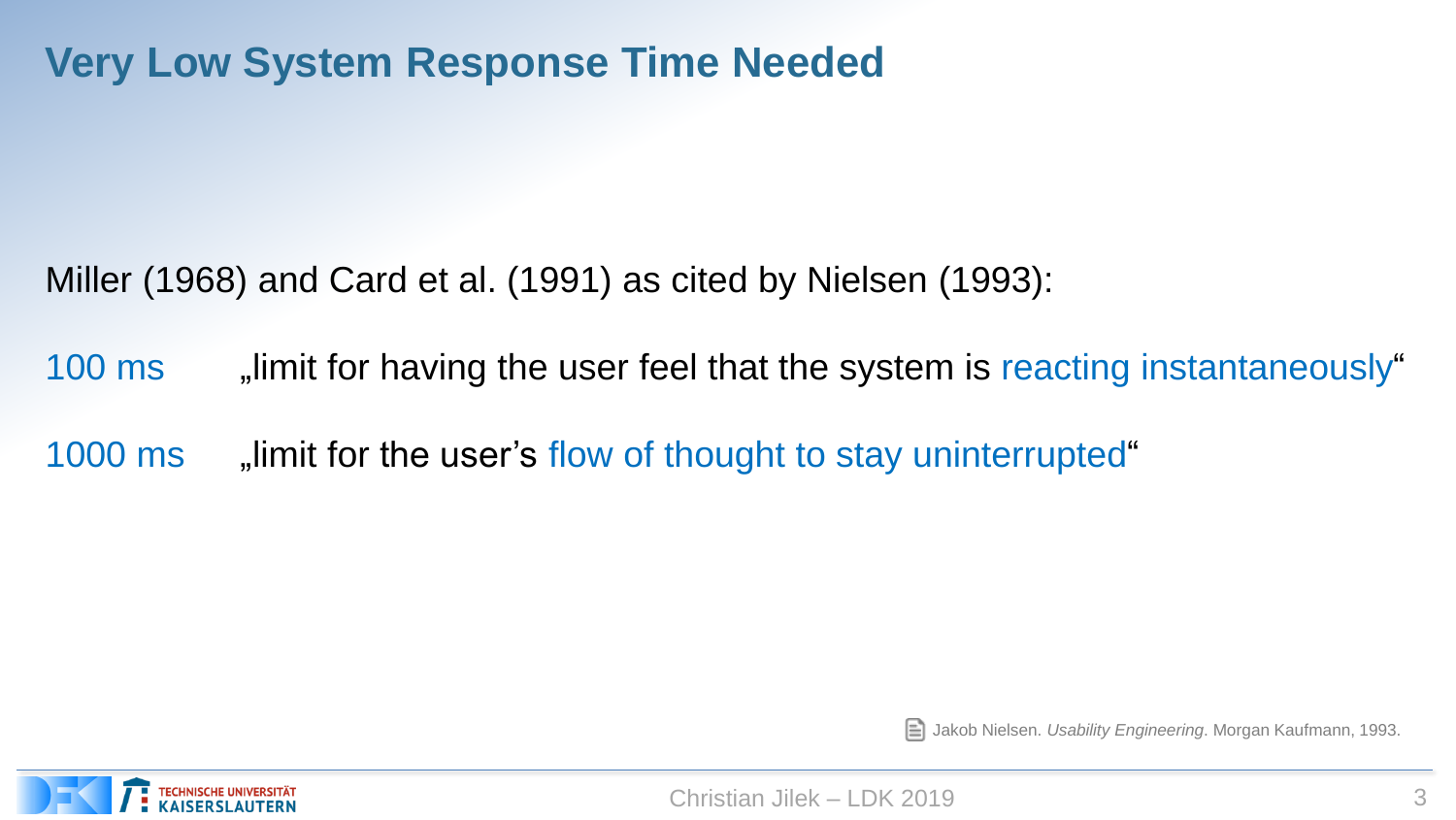### **Problem of Inflections**

#### Aussagenlogik

Die Aussagenlogik ist ein Teilgebiet der Logik, das sich mit Aussagen und deren Verknüpfung durch Junktoren befasst, ausgehend von strukturlosen



Die freie Enzyklopädie

Elementaraussagen (Atomen), denen ein Wahrheitswert zugeordnet wird. In der klassischen Aussagenlogik wird jeder Aussage genau einer der zwei Wahrheitswerte

"wahr" und "falsch" zugeordnet. Der Wahrheitswert einer zusammengesetzten Aussage lässt sich

ohne zusätzliche Informationen aus den Wahrheitswerten ihrer

Teilaussagen bestimmen.



| Confidence: |     |           |        |
|-------------|-----|-----------|--------|
|             | U.5 | Language: | German |

Die Aussagenlogik ist ein Teilgebiet der Logik, das sich mit Aussagen und deren Verknüpfung durch Junktoren befasst, ausgehend von strukturlosen Elementaraussagen (Atomen), denen ein Wahrheitswert zugeordnet wird. In der klassischen Aussagenlogik wird jeder Aussage genau einer der zwei Wahrheitswerte "wahr" und "falsch" zugeordnet. Der Wahrheitswert einer zusammengesetzten Aussage lässt sich ohne zusätzliche Informationen aus den Wahrheitswerten ihrer Teilaussagen bestimmen.

Confidence:

Language: German

Die Aussagenlogik ist ein Teilgebiet der Logik, das sich mit Aussagen und deren Verknüpfung durch Junktoren befasst, ausgehend von strukturlosen Elementaraussagen (Atomen), denen ein Wahrheitswert zugeordnet wird. In der klassischen Aussagenlogik wird jeder Aussage genau einer der zwei Wahrheitswerte "wahr" und "falsch" zugeordnet. Der Wahrheitswert einer zusammengesetzten Aussage lässt sich ohne zusätzliche Informationen aus den Wahrheitswerten ihrer Teilaussagen bestimmen.

#### DBpedia Spotlight:

P. N. Mendes, M. Jakob, A. García-Silva, and C. Bizer. DBpedia spotlight: shedding light on the web of documents. In Proc. of the 7th Int'l Conf. on Semantic Systems (I-Semantics), pages 1–8. ACM, 2011.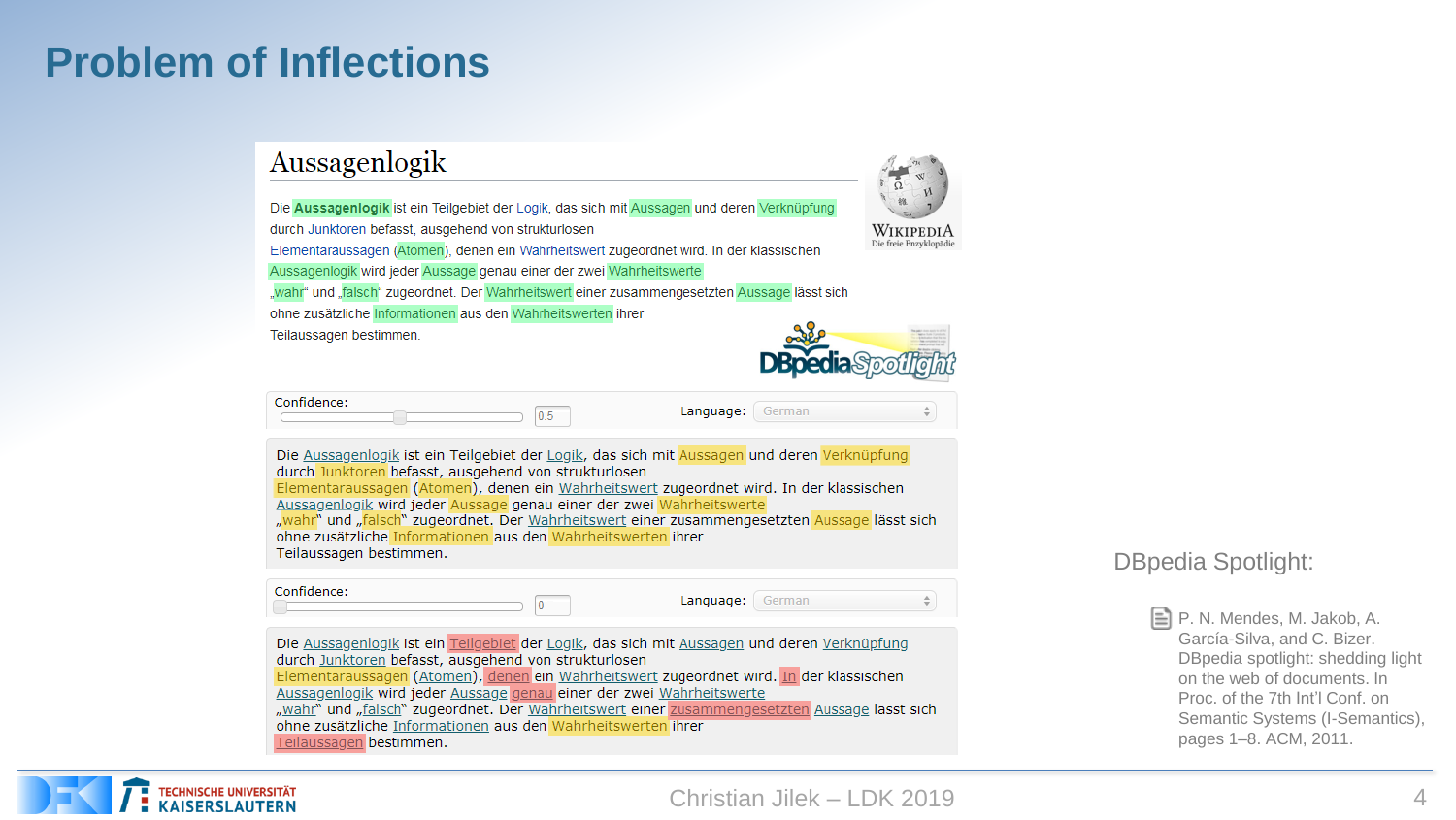### **Related Work**

| <b>Inflection-Tolerant NER</b>                                                                                   | <b>Real-Time Capable NER</b>                                                                    |
|------------------------------------------------------------------------------------------------------------------|-------------------------------------------------------------------------------------------------|
| Savary & Piskorski (2010)<br>$\rightarrow$ IE platform SProUT, Polish,<br>explicitly listing all inflected forms | Dlugolinsky, Nguyen et al. (2013/2014)<br>$\rightarrow$ several gazetteer-based approaches      |
| Day & Prukayastha (2013)<br>$\rightarrow$ NER for Indian languages,<br>gazetteer-based & ML & hybrid             | Al-Rfou & Skiena (2012)<br>$\rightarrow$ SpeedRead, 10x faster than CoreNLP,<br>153 tokens/sec. |

### **Al-Jumaily et al. (2013)**

 $\rightarrow$  NER for Arabic text mining, no details on performance given

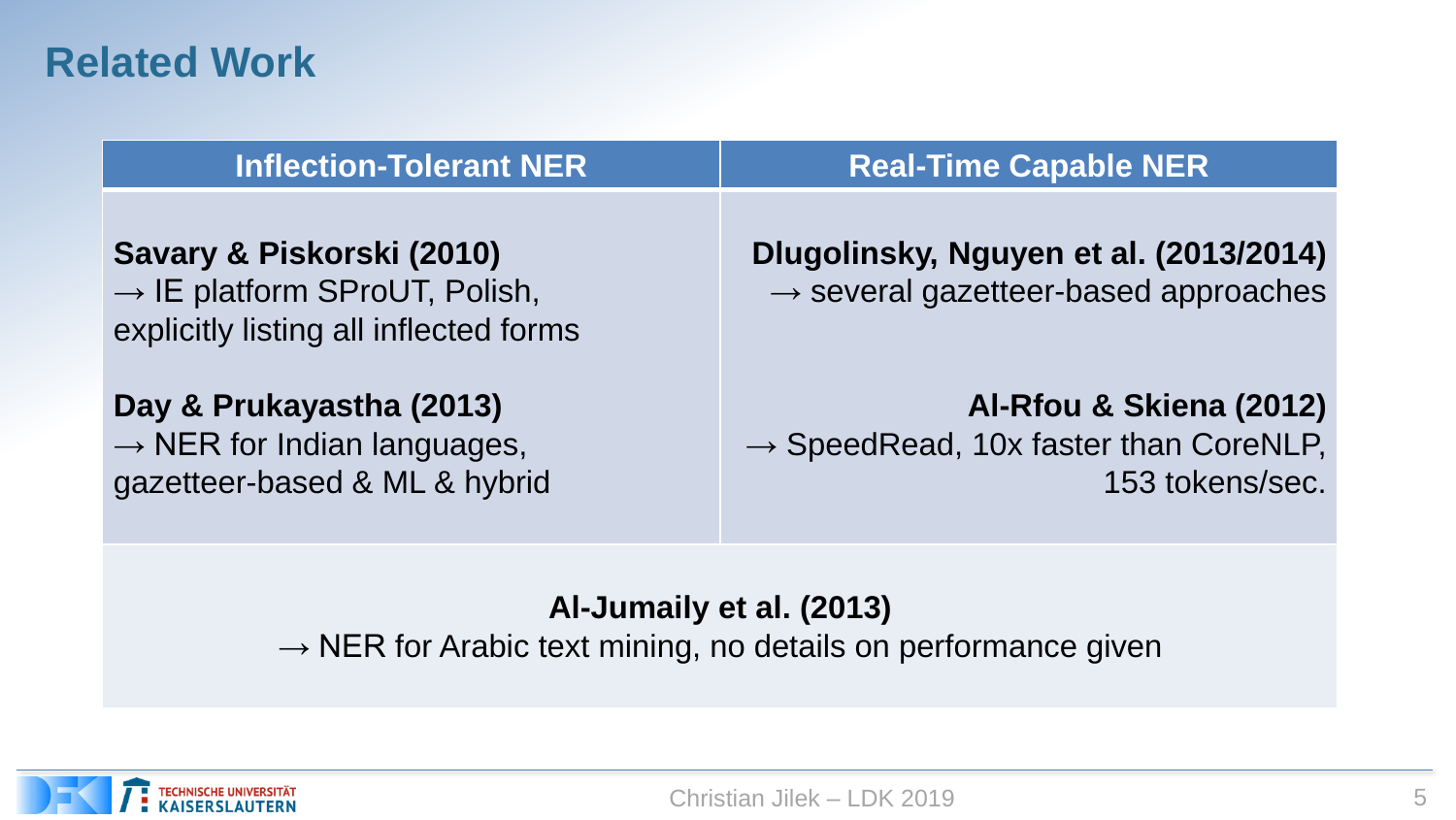### **Approach**



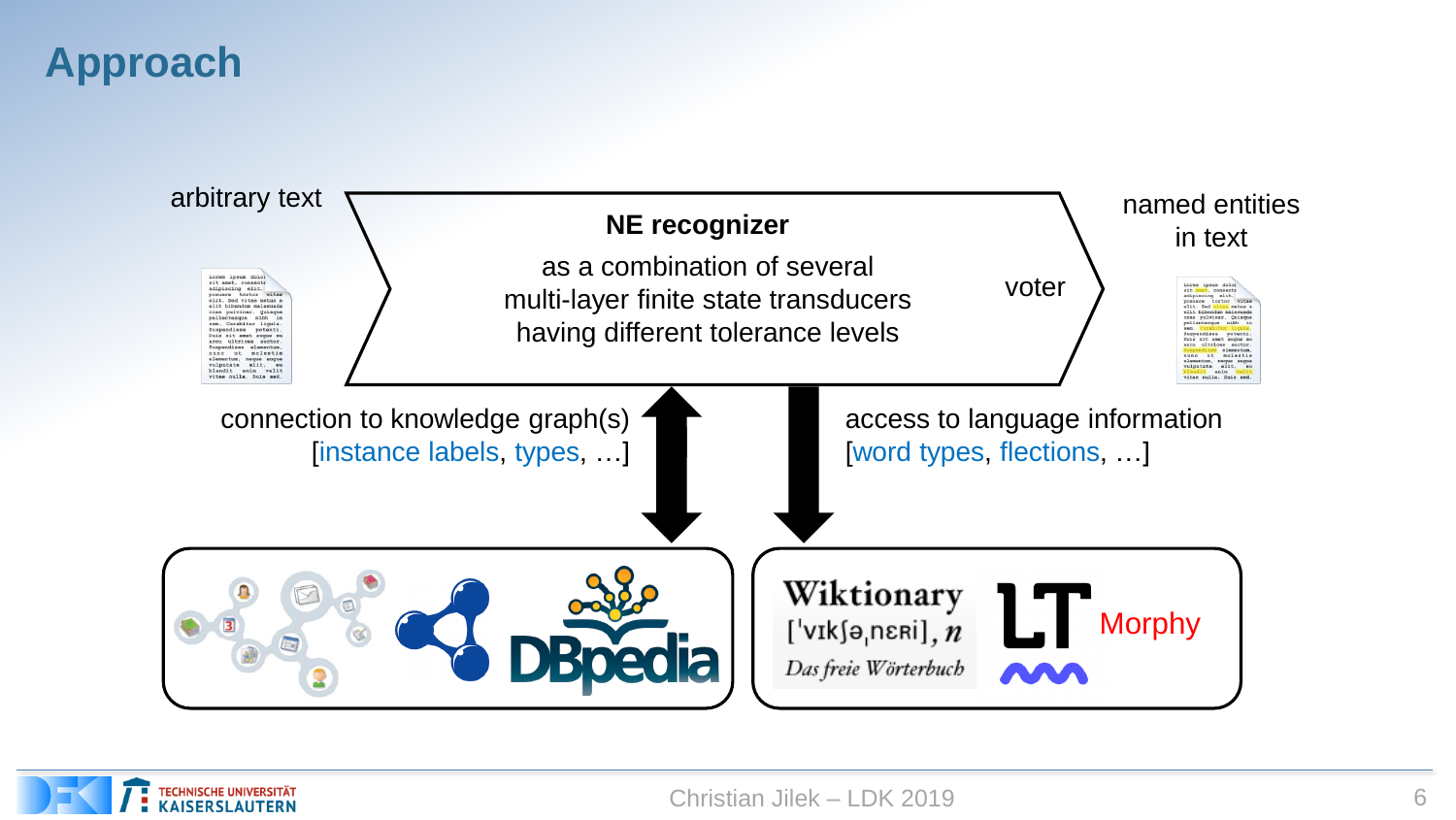## **Multi-Layer FST with High Tolerance**

Input:

**Deutsches\_ Forschungszentrum\_ für\_Künstliche\_ Intelligenz**

**MANAGD FORGETTING "deutsch" (German) [w1]**  $D) {\rightarrow} (E) {\rightarrow} (J) {\rightarrow} (T) {\rightarrow} (S) {\rightarrow} (C) {\rightarrow} (H)$ F  $Z\ni\in E\ni N$ E N M R S T $)\rightarrow$ (R U)→(M)→(S  $F$ **"Forschungszentrum" (research center) [w2]** Ü R **"für" (for) [w3]** I ) →( N ) →( T ) →( E ) →( L ) →( L ) →( I ) →( G ) →( E ) →( N ) →( Z **"Intelligenz" (intelligence) [w5]**  $\mathsf{K} \!\! \rightarrow \!\! (\mathsf{U}) \!\! \not\!\! \prec \!\! (\mathsf{N}) \!\! \not\!\! \prec \!\! (\mathsf{S}) \!\! \not\!\! \prec \!\! (\mathsf{I}) \!\! \not\!\! \prec \!\! (\mathsf{L}) \!\! \not\!\! \prec \!\! (\mathsf{I}) \!\! \not\!\! \prec \!\! (\mathsf{C}) \!\! \not\!\! \prec \!\! (\mathsf{H})$ E N M  $R) \rightarrow (E$ N M R S S  $\mathsf{S} \mathsf{P}(\mathsf{T}$ **"künstlich" (artificial) [w4] Layer 1: Character Layer**  $E) \rightarrow N$ O) →(R) →(S) →(C) →(H) →(U) →(N) →(G) →(S  $\mathsf{N} \mathord{\ni} (\mathsf{S} \mathord{\ni} (\mathsf{T} \mathord{\ni} (\mathsf{L}$ E N M R S

### **Layer 2: Word Layer**

**TECHNISCHE UNIVERSITÄT**<br>KAISERSLAUTERN



Ø

**"Deutsches Forschungszentrum für Künstliche Intelligenz" (German Research Center for Artificial Intelligence)**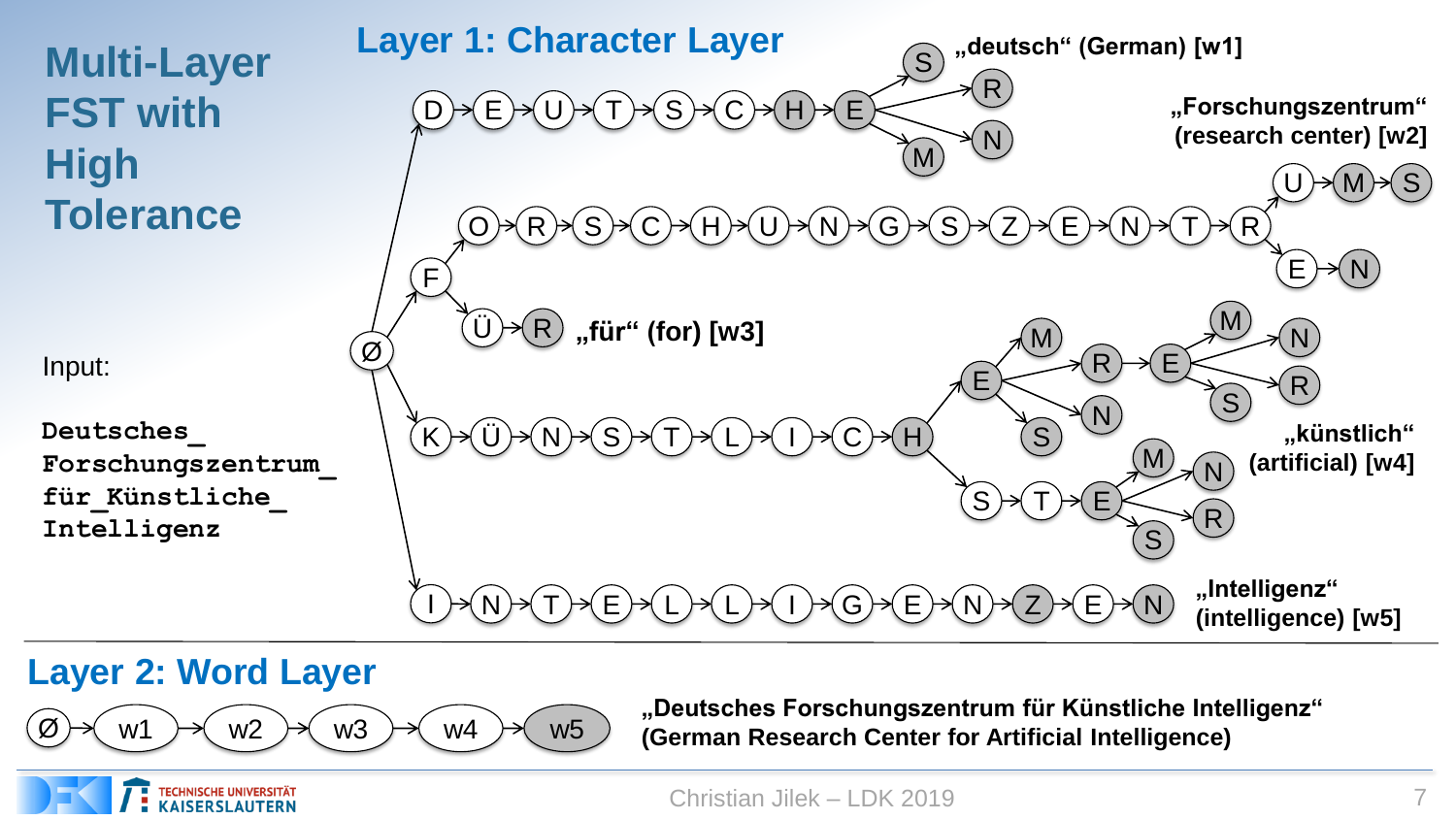### **Multi-Layer FST with Low Tolerance**

Input: **Christian\_Jilek**



#### **Layer 2: Word Layer**



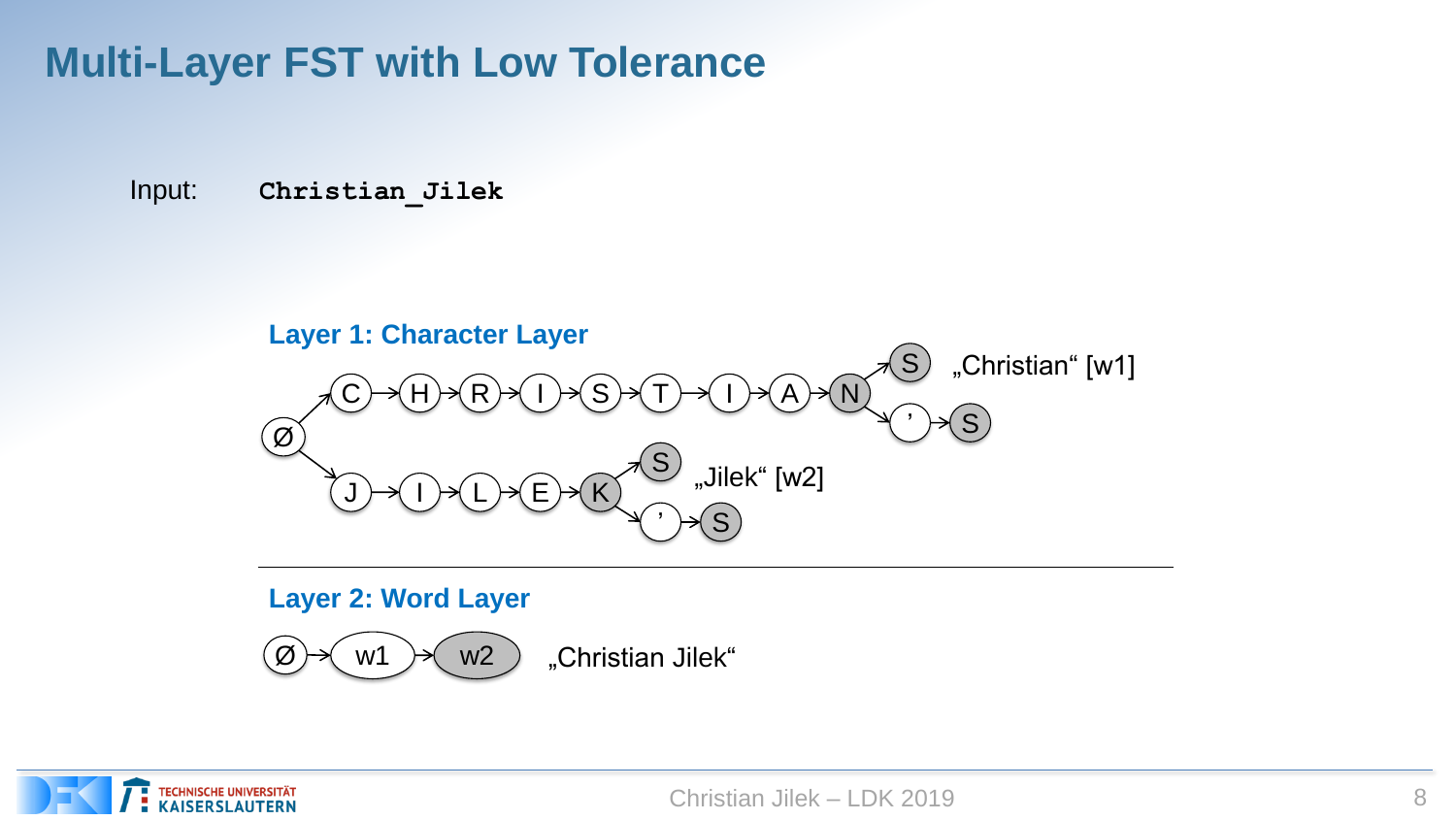### **Word Node Processing**



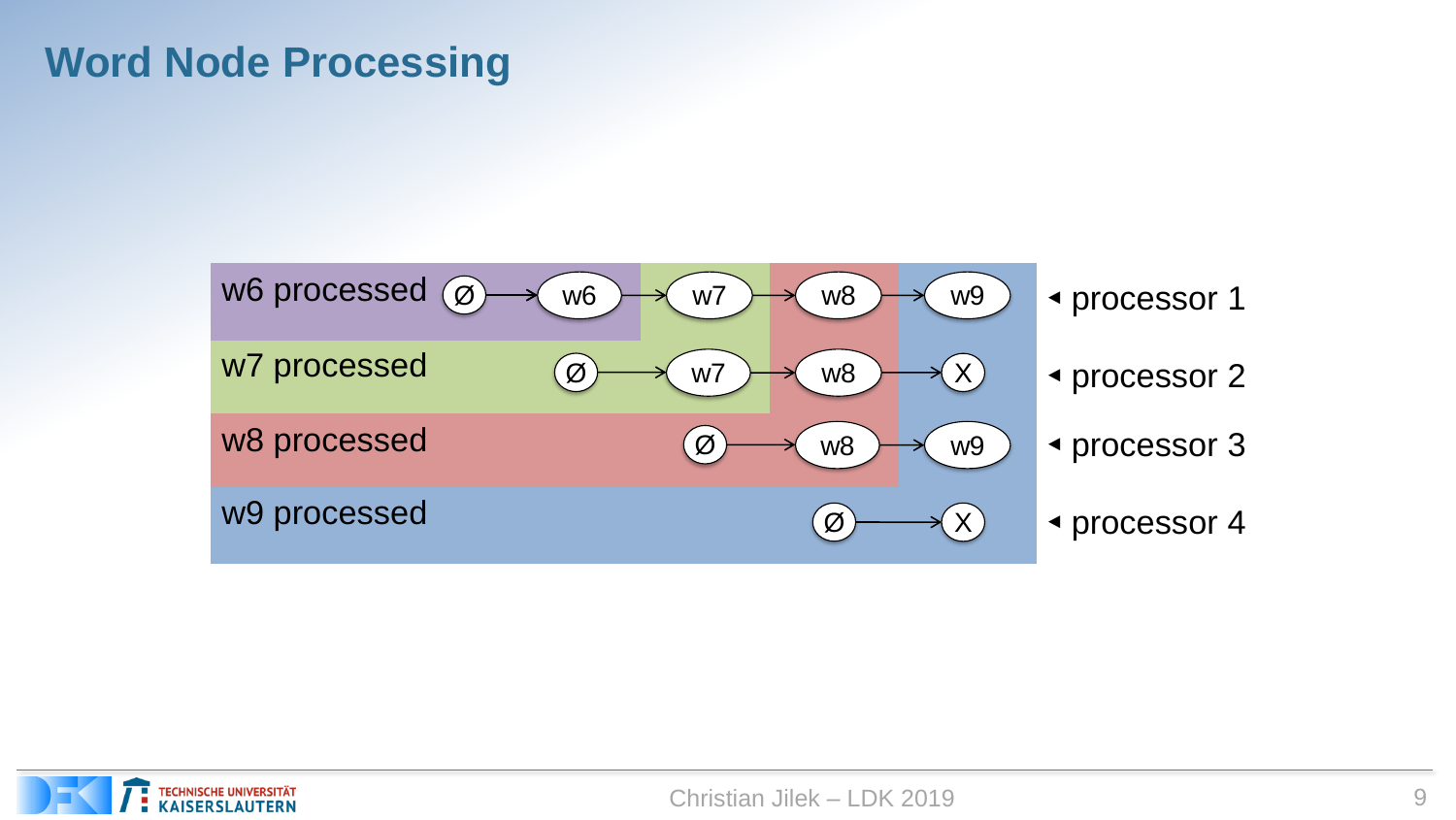### **Additional Research Question**

Our approach accepts 576 variations for the term

"Deutsches Forschungszentrum für Künstliche Intelligenz" (German Research Center for Artificial Intelligence)

only 4 of them are correct

 $\rightarrow$  increased false positive rate in real-world scenarios?

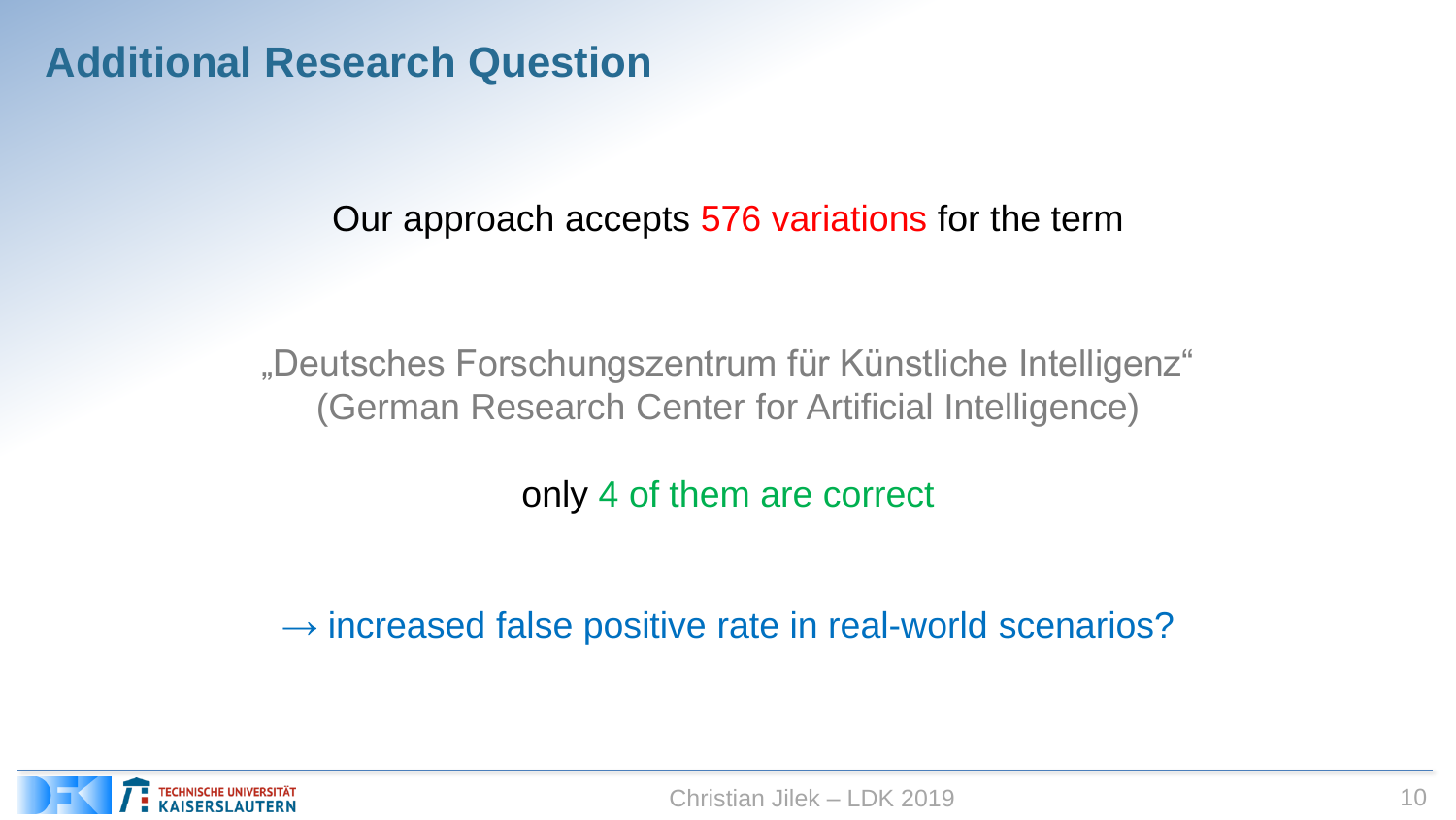### **Evaluation Setting**

• idea:

- use the German Wikipedia as a large set of texts written by different people
- use DBpedia types to decide whether to apply low or high inflection tolerance
- use Wikipedia annotations as a "silver standard"
	- term used (often inflected form) manually annotated with its article name (often basic form)

**[[ Haus | Häuser ]] [[ Junktor | Junktoren ]]**

• problems:

- independent term-links-combinations
	- adjective-noun-combinations

```
[[ Eton | hometown ]]
[[ Entscheidbarkeit | entscheidbar ]]
```
 $\rightarrow$  use Levenshtein distance (LD) to identify samples (typically LD<=4)

- ambiguities (e.g. >1000 instances of "Jewish Cemetery")
- terms not annotated in "their own" article (e.g. "Berlin" in article about "Berlin")

• benefit: 3.9M articles having 50.4M annotations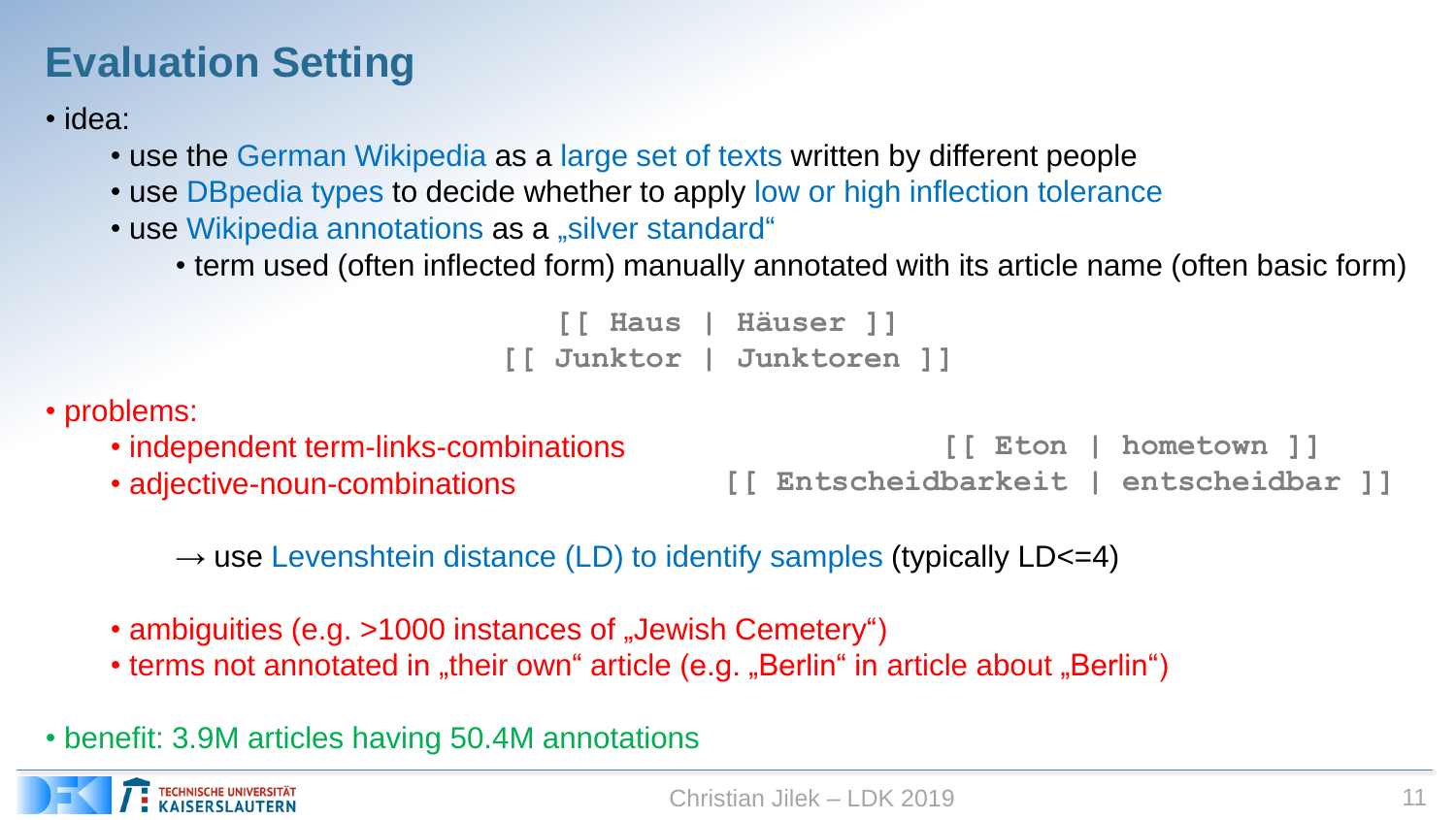### **Results: Recall**



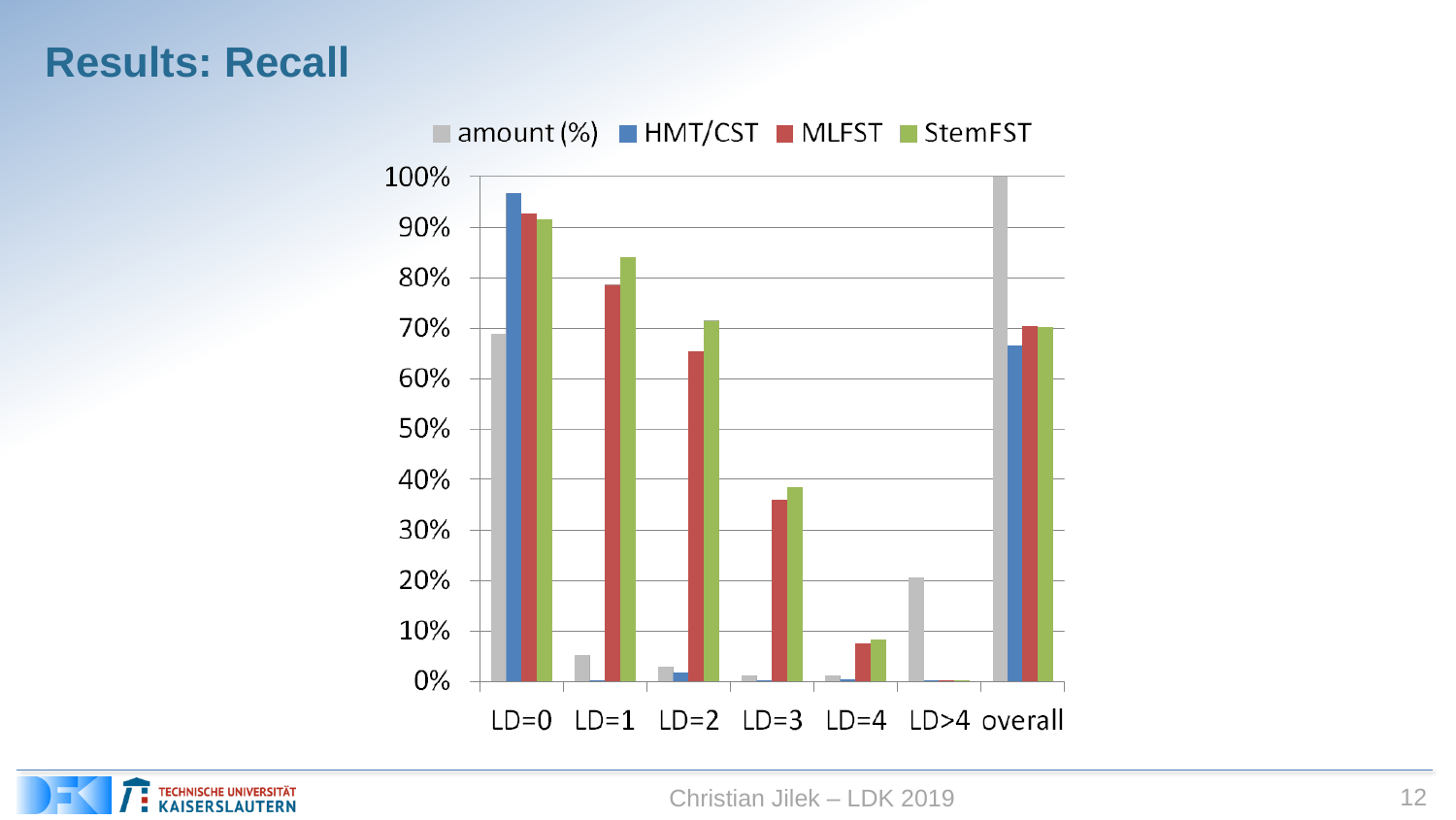### **Results: Measuring Precision**

"A commercial personal information management tool is used in the project."



only overlapping terms as false positives, ambiguities disregarded  $P_{\rm O}$  only overlapping terms including ambiguities as false positives all other terms as false positives, ambiguities disregarded  $P_A$  all other terms including ambiguities as false positives

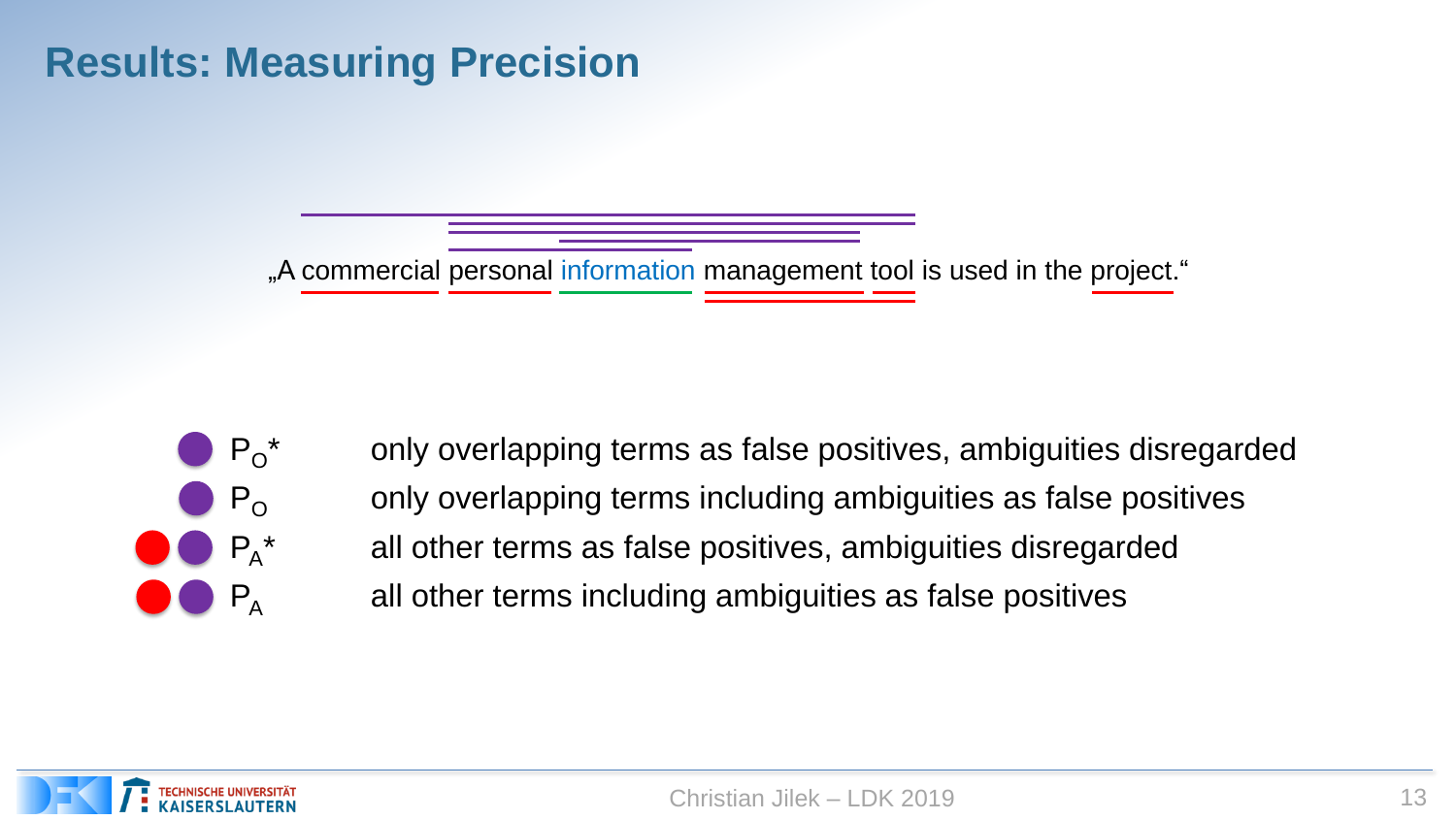### **Results: Precision**

 $P_{O}^*$ 





amount (%) HMT/CST MLFST StemFST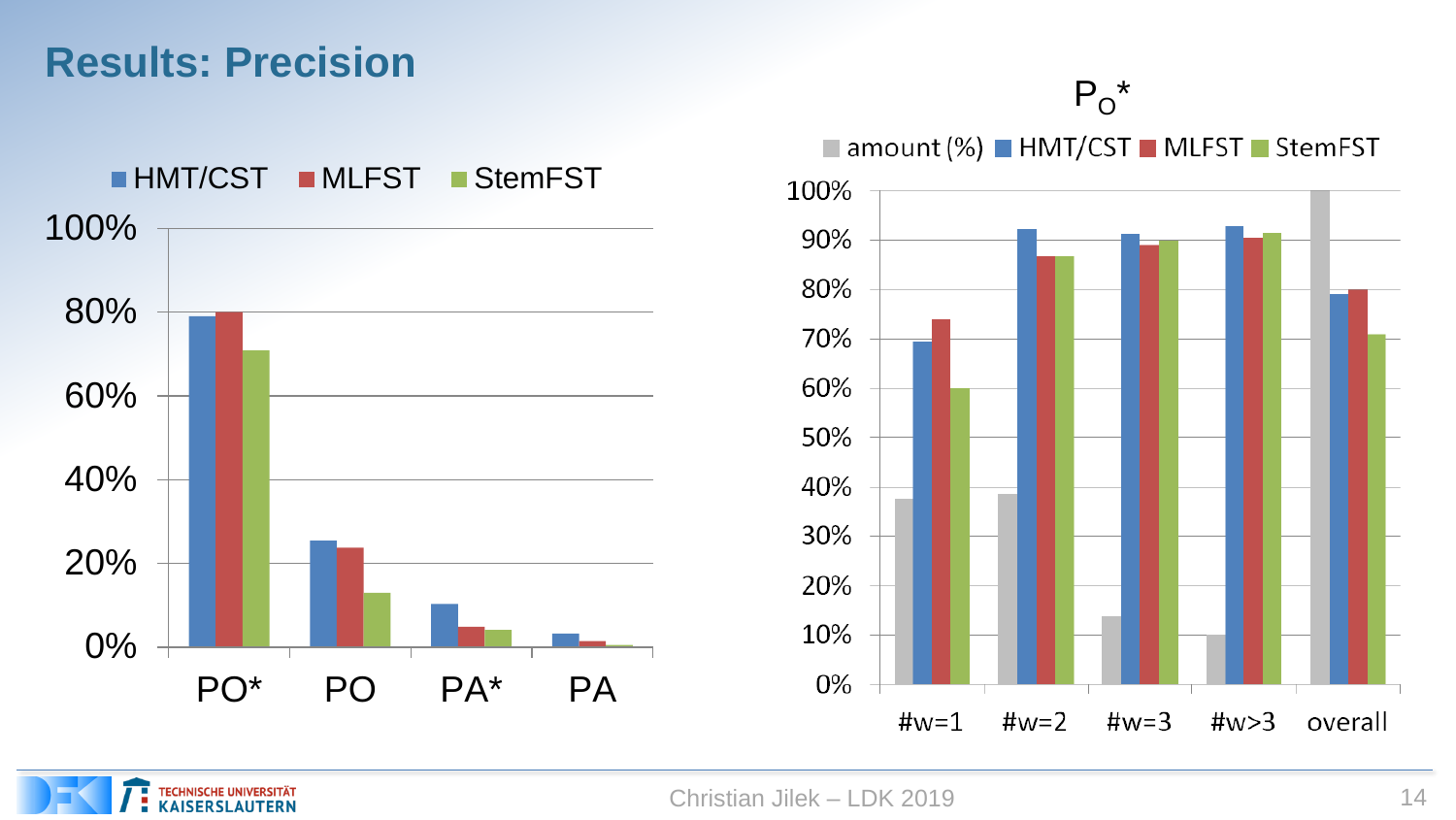### **Results: Processing Speed & Memory Consumption**

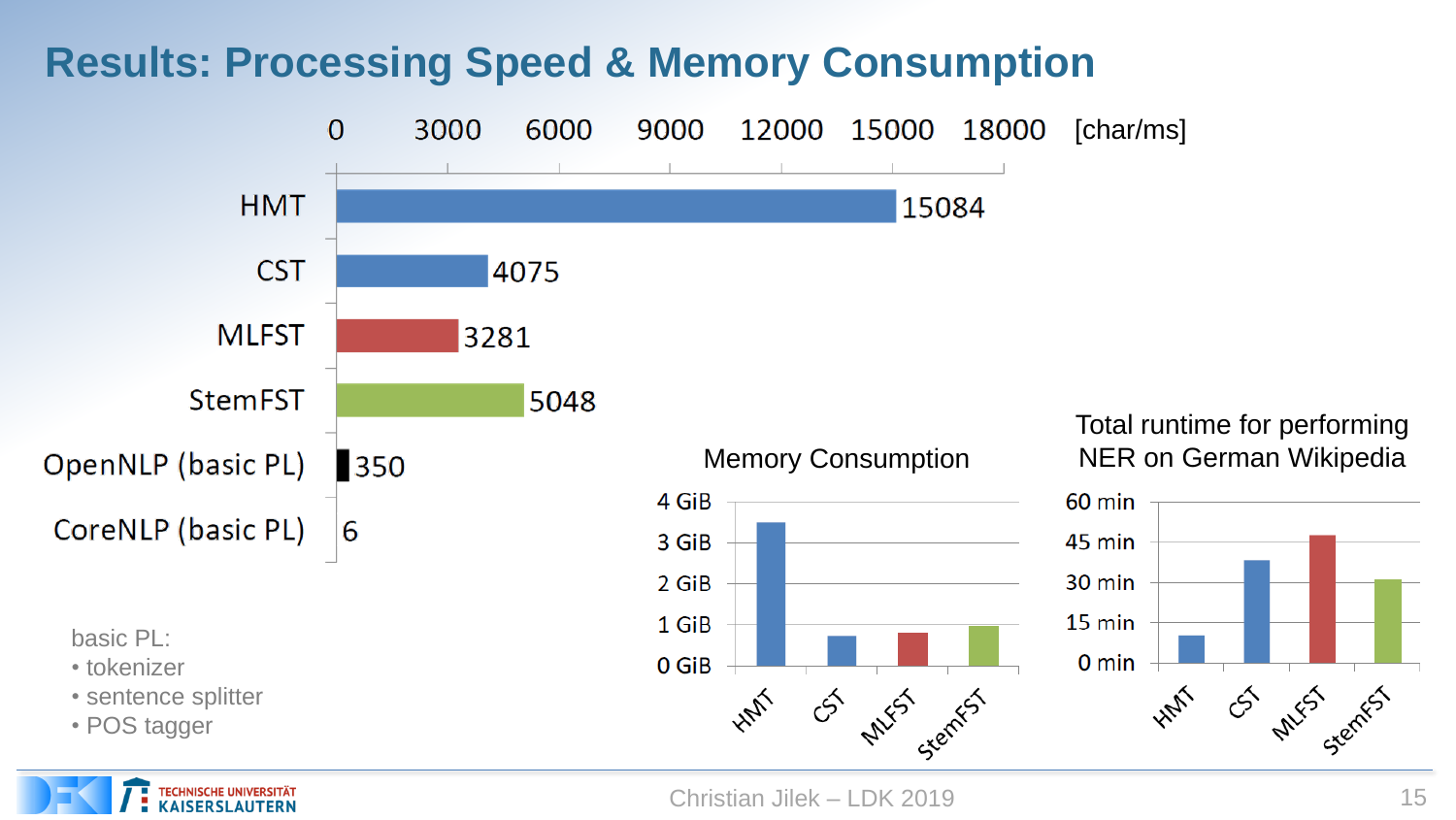### **Conclusion**

• presented inflection-tolerant and real-time capable OB NER approach based on

Abney (1996)  $\Box$ 

- Trie-based string matching Aho & Corasick (1975)  $\Box$
- finite state cascades
- exhaustive inflection listing Savary & Piskorski (2010)
- exploiting ontological background information
- comparably fast as available high speed methods
- outperforming them in recognizing terms that lexically vary slightly (e.g. inflection)
- narrowing the gap to more sophisticated but slower NLP pipelines without losing too much runtime performance

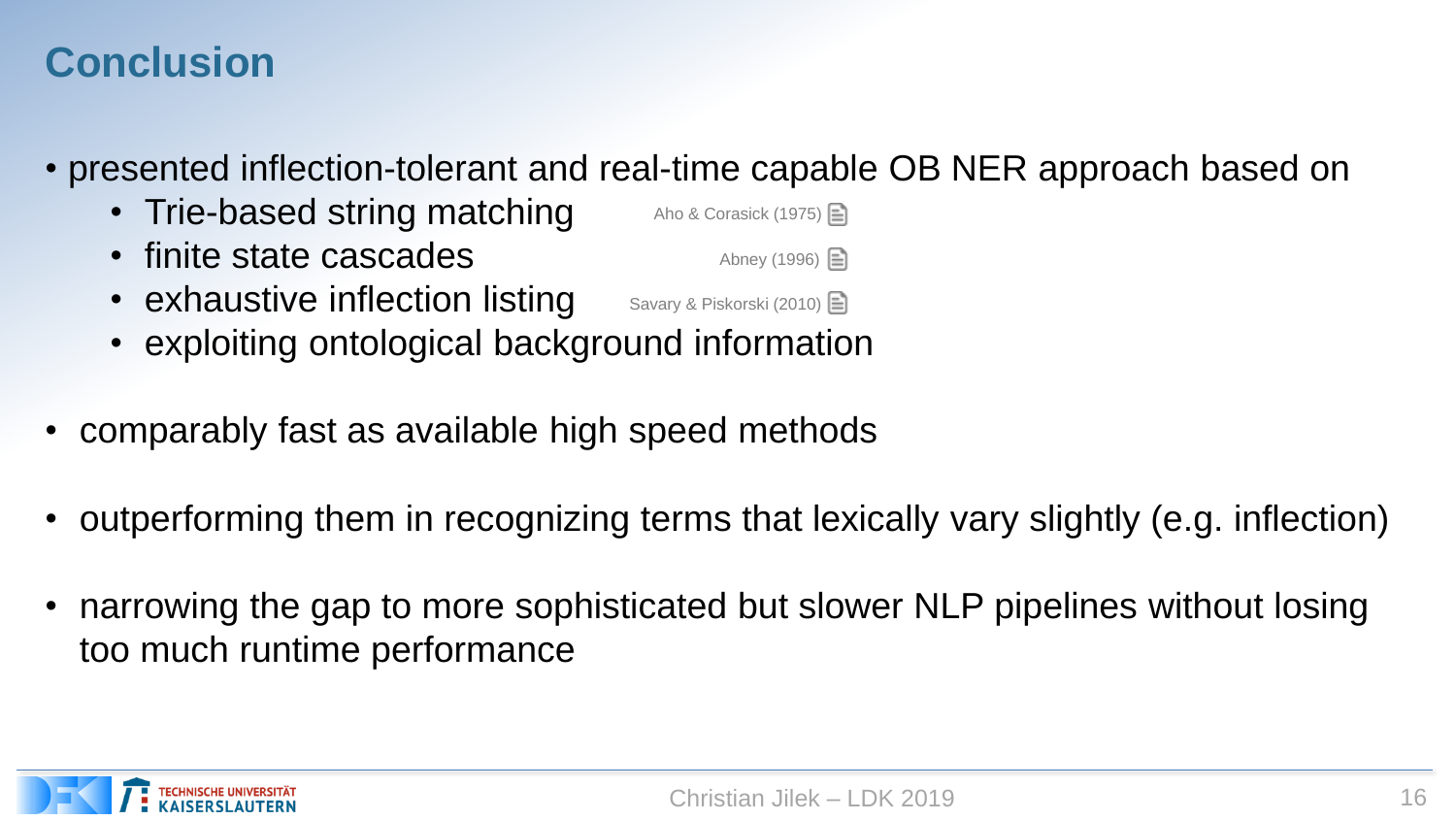### **Outlook**

- incorporate disambiguation mechanisms (exploiting user context)
- add more layers to scan for patterns (ToDos, appointments, Hearst patterns, ...)
- improve language capabilities (rules, heuristics, multi-language support, ...)
- incorporate StemFST into MLFST for multi-word terms (slightly better precision)